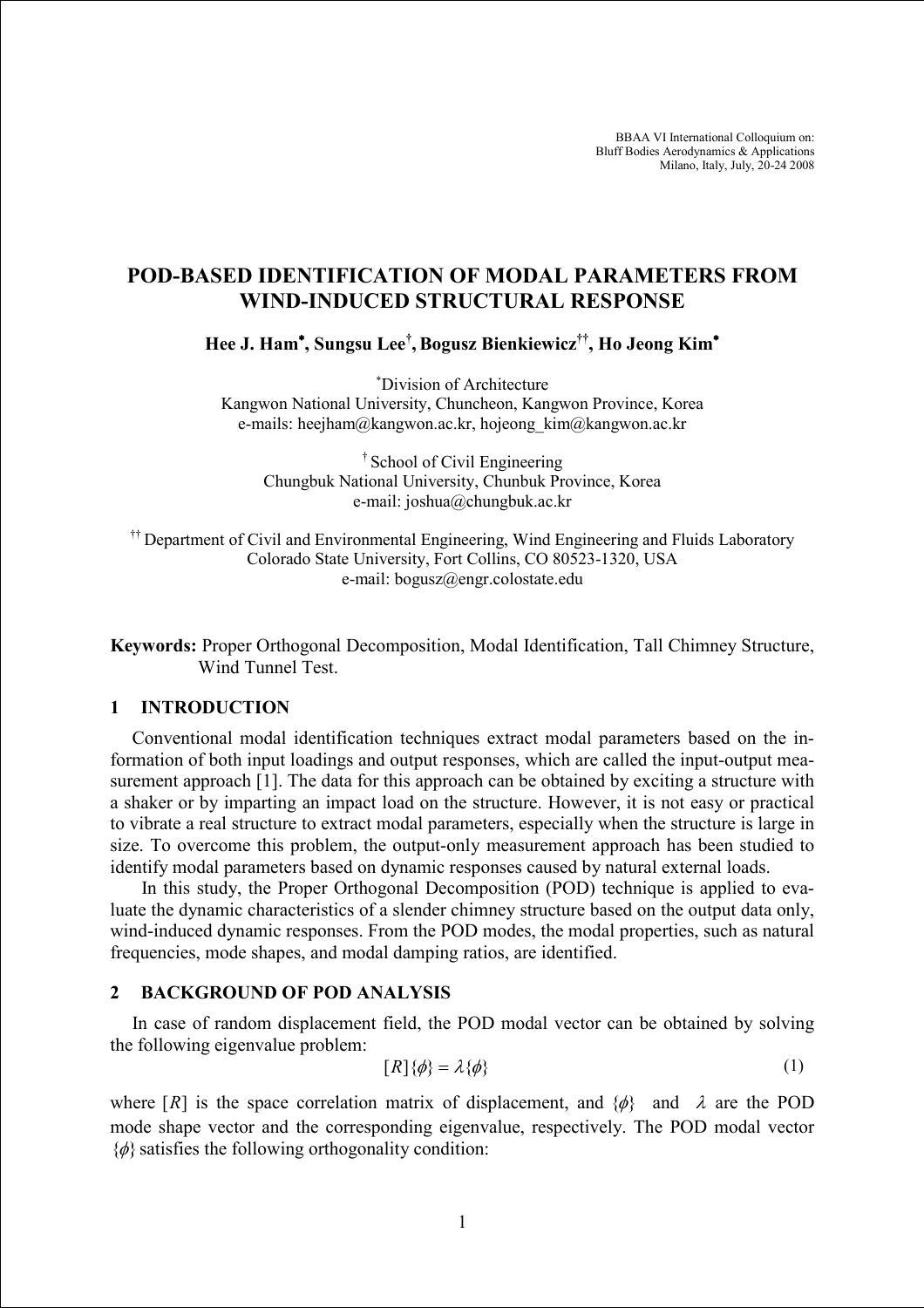$$
\{\phi\}_{i}^{T}\{\phi\}_{j} = \delta_{ij} \tag{2}
$$

where  $\delta_{ij}$  is the Kronecker delta. In the normal modal analysis, the mode shape vector is normalized as follows:

$$
\{\psi\}_{i}^{T}[m]\{\psi\}_{j} = \delta_{ij} \tag{3}
$$

where  $\psi(z)$  is the mode shape vector and  $[m]$  is mass matrix. By comparing with Eq. (2) and Eq. (3), the following relationship can be held [2]:

$$
\{\psi\} = [m]^{-1/2} \{\phi\}
$$
 (4)

This implies that the normalized mode shape vector can be obtained by the POD mode shape vector if information of mass is available.

The displacement  $u(z,t)$  can be reconstructed using the POD mode shape vector as follows:

$$
u(z,t) = \sum_{i=1}^{n} a_i(t)\phi_i(z)
$$
 (5)

where  $a(t)$  is the POD modal coordinate. The displacement  $u(z,t)$  can be also obtained by the normal mode superposition method as follows:

$$
u(z,t) = \sum_{i=1}^{n} q_i(t) \psi_i(z)
$$
 (6)

where  $q(t)$  is the normal modal coordinate. It can be observed in Eqs. (5) and (6) that the normal modal coordinates can be obtained from the POD modal coordinates.

### 3 SIMULATION OF STRUCTURAL VIBRATION

#### 3.1 Idealization of structural properties

The dynamic displacement responses obtained by numerical simulation were used to identify modal parameters of a structure using the POD method. The analysis model is a 45cmthick cantilever-type chimney with exterior dimensions of  $8.5 m \times 8.5 m \times 100 m$  made of normal reinforced concrete. The structure is idealized as a 10 degrees of freedom. To induce the maximum displacement by resonance, the fundamental natural frequency of the structure is set to be equal to the frequency of the across-wind load. The damping matrix is constructed using the Rayleigh damping method with predetermined first and the second modal damping ratios, which are assumed to be 2.00% and 2.78%, respectively.

#### 3.2 Wind tunnel test

A 1/250 scaled chimney model ( $3.4cm \times 3.4cm \times 40cm$ ) was used to obtained the fluctuating wind pressure coefficients in a boundary layer wind tunnel as shown in Fig. (1) [3]. In the pressure test model, 120 pressure taps were used, and 16,384 sampling points of data were measured for each pressure tap with the frequency of 400Hz. In this study, the wind load is obtained from the across-wind surfaces, and the design wind speed is assumed to be 30m/sec.

Upper figures of Fig. (2) show the time history and power spectrum of the wind load acting on the 10th degree of freedom (D.O.F), where it can be observed from the peak of the spectrum that vortex shedding occurs around the frequency of 0.55Hz.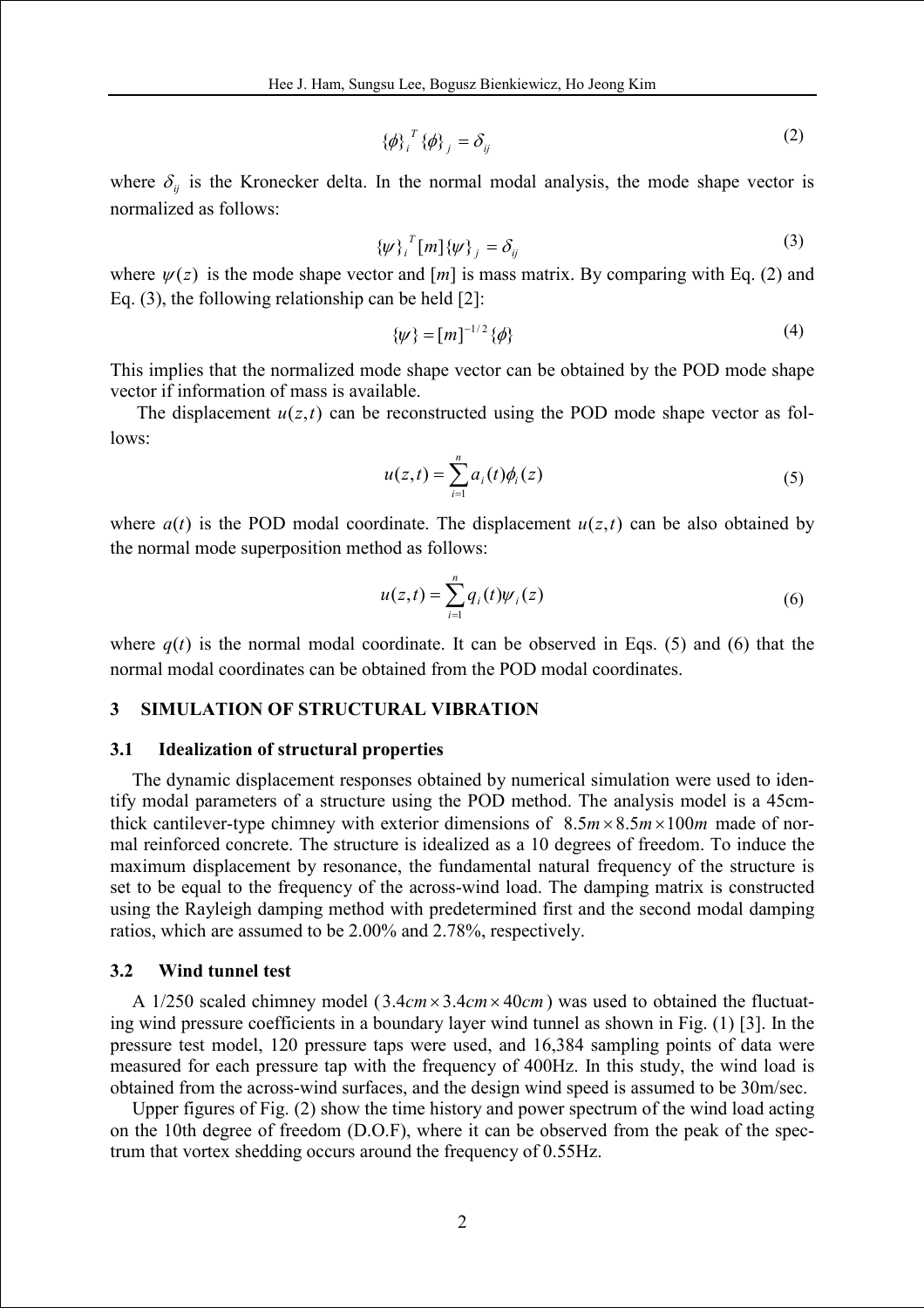### 3.3 Wind-induced structural vibration

Bottom figures of Fig. (2) show the time history and the power spectrum of the displacement response at the 10th D.O.F obtained from the normal mode superposition method using the wind load and the assumed structural properties. It can be observed in the spectrum that the peak response occurs at the natural frequency of 0.55 Hz, which coincides with the frequency of vortex shedding. This implies that the structure is in resonance with the wind.



Figure 1: Setup for wind tunnel test Figure 2: Time histories and power spectra of wind load and response Frequency (f)

### 4 POD-BASED MODAL PARAMETERS

#### 4.1 Mode shape vectors

Fig. (3) compares the first two POD mode shape vectors  $\{\phi\}$  with those  $\{\psi\}$  obtained by the normal modal analysis. It can be observed that the mode shape vectors obtained by the POD method correspond well with those obtained from the normal modal analysis.



# 4.2 Natural frequencies

Fig. (4) depicts the power spectra of the POD and normal modal coordinates (i.e.,  $a(t)$  and  $q(t)$ , respectively), where it can be seen that they correspond well with each other. It is possible to extract the natural frequencies from the maximum values (i.e., 0.55Hz and 1.64Hz for the  $1<sup>st</sup>$  and  $2<sup>nd</sup>$  modes, respectively) of the spectra in the POD modal coordinates. It can be also observed that the secondary peak occurs at the forcing frequency of 0.55Hz in the 2nd mode.